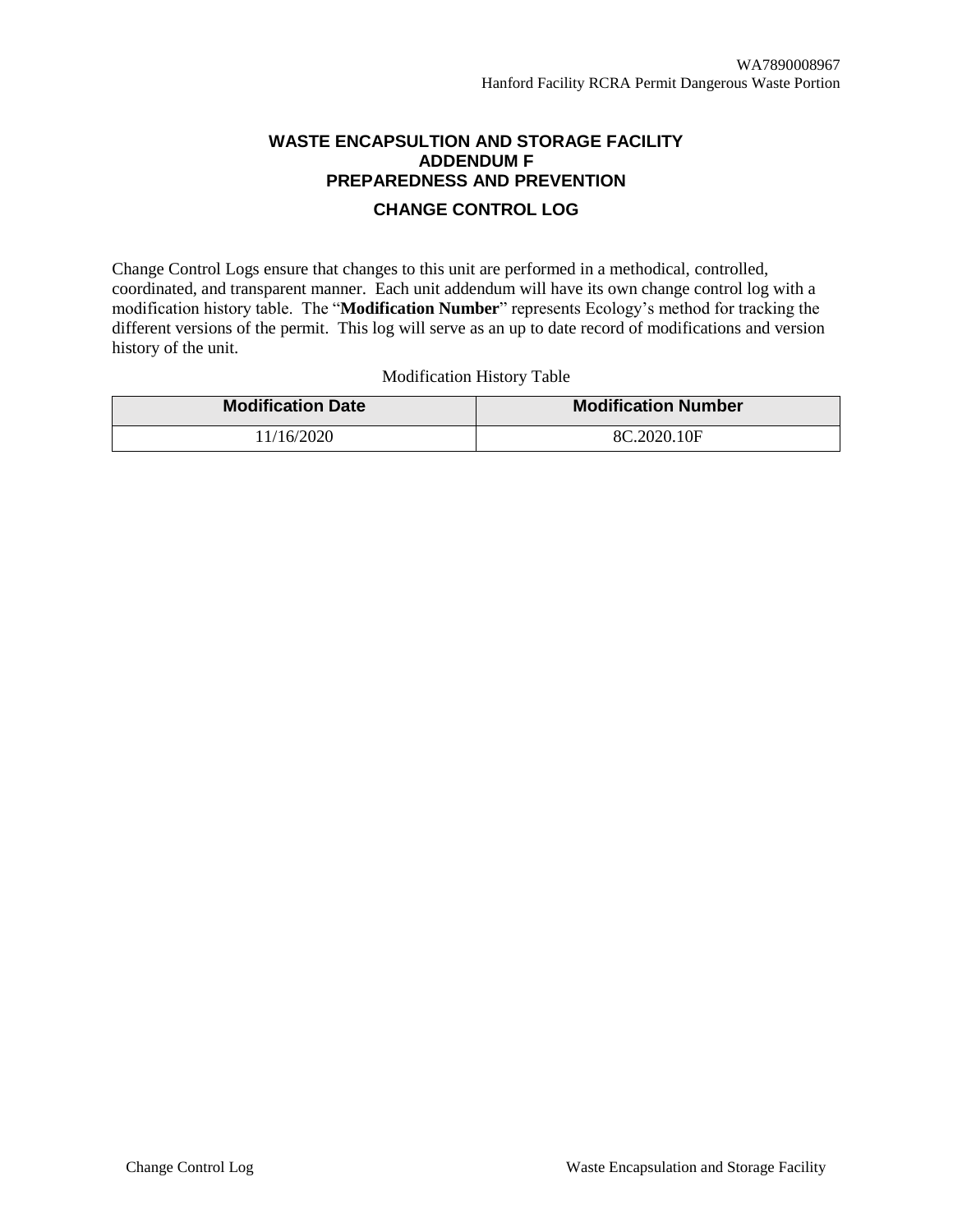This page intentionally left blank.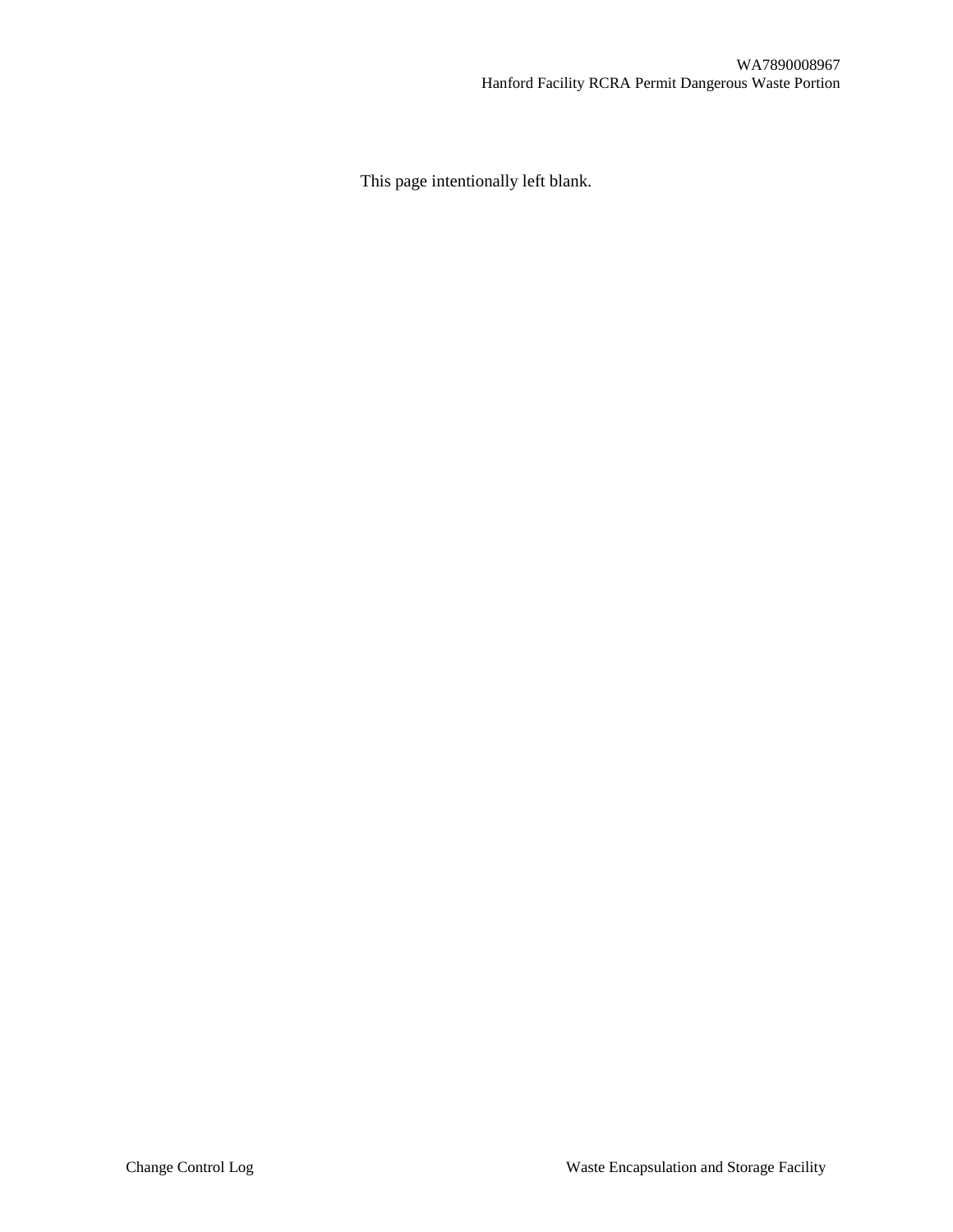| <b>WASTE ENCAPSULTION AND STORAGE FACILITY</b> |
|------------------------------------------------|
| <b>ADDENDUM F</b>                              |
| <b>PREPAREDNESS AND PREVENTION</b>             |
|                                                |
|                                                |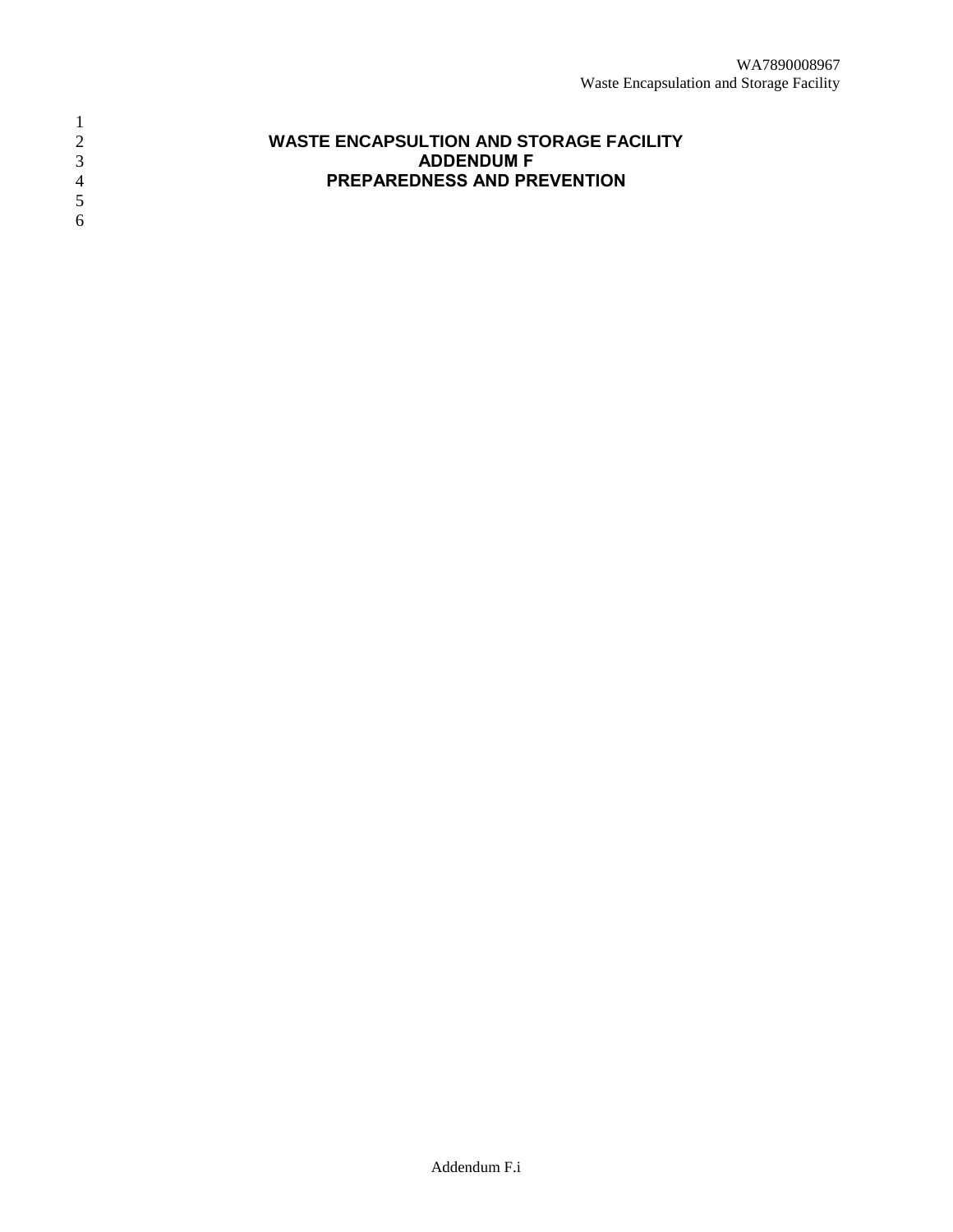This page intentionally left blank.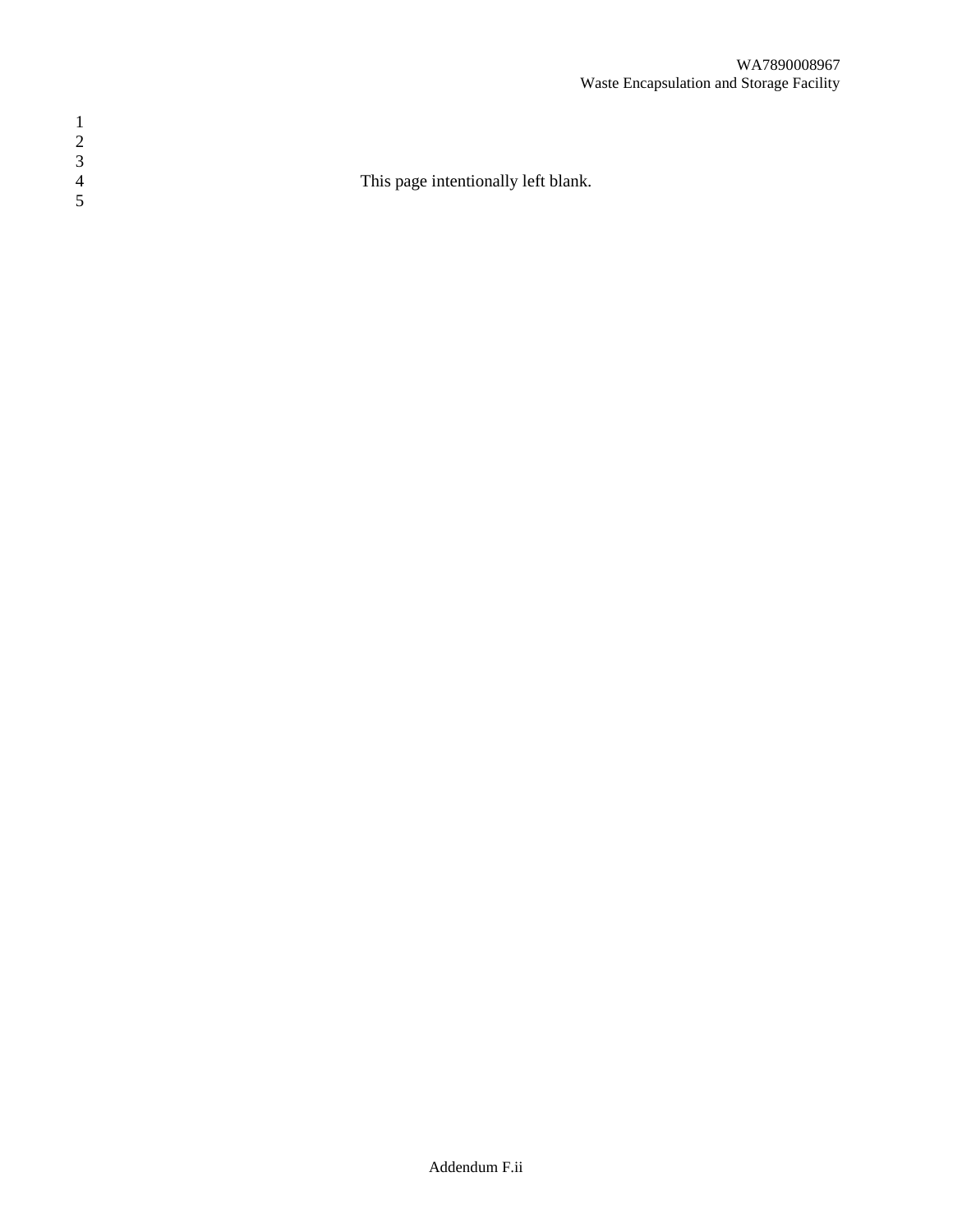| 1                   |                 |                                                         |  |
|---------------------|-----------------|---------------------------------------------------------|--|
| $\overline{2}$<br>3 |                 | <b>ADDENDUM F</b><br><b>PREPAREDNESS AND PREVENTION</b> |  |
| 4                   |                 |                                                         |  |
| 5                   |                 |                                                         |  |
| 6                   |                 | <b>TABLE OF CONTENTS</b>                                |  |
| 7                   | F <sub>.1</sub> |                                                         |  |
| 8                   | F <sub>12</sub> |                                                         |  |
| 9                   | F.2.1           |                                                         |  |
| 10                  | F.2.2           |                                                         |  |
| 11                  | F.2.3           |                                                         |  |
| 12                  | F.2.3.1         |                                                         |  |
| 13                  | F.2.3.2         |                                                         |  |
| 14                  | F.2.3.3         |                                                         |  |
| 15                  | F.3             |                                                         |  |
| 16                  | F.3.1           |                                                         |  |
| 17                  | F.3.2           |                                                         |  |
| 18                  | F.3.3           |                                                         |  |
| 19                  | F.3.4           |                                                         |  |
| 20                  | F.3.5           |                                                         |  |
| 21                  | F.3.6           |                                                         |  |
| 22                  | F.4             |                                                         |  |
| 23                  | F.5             |                                                         |  |
| 24                  |                 |                                                         |  |
|                     |                 |                                                         |  |

25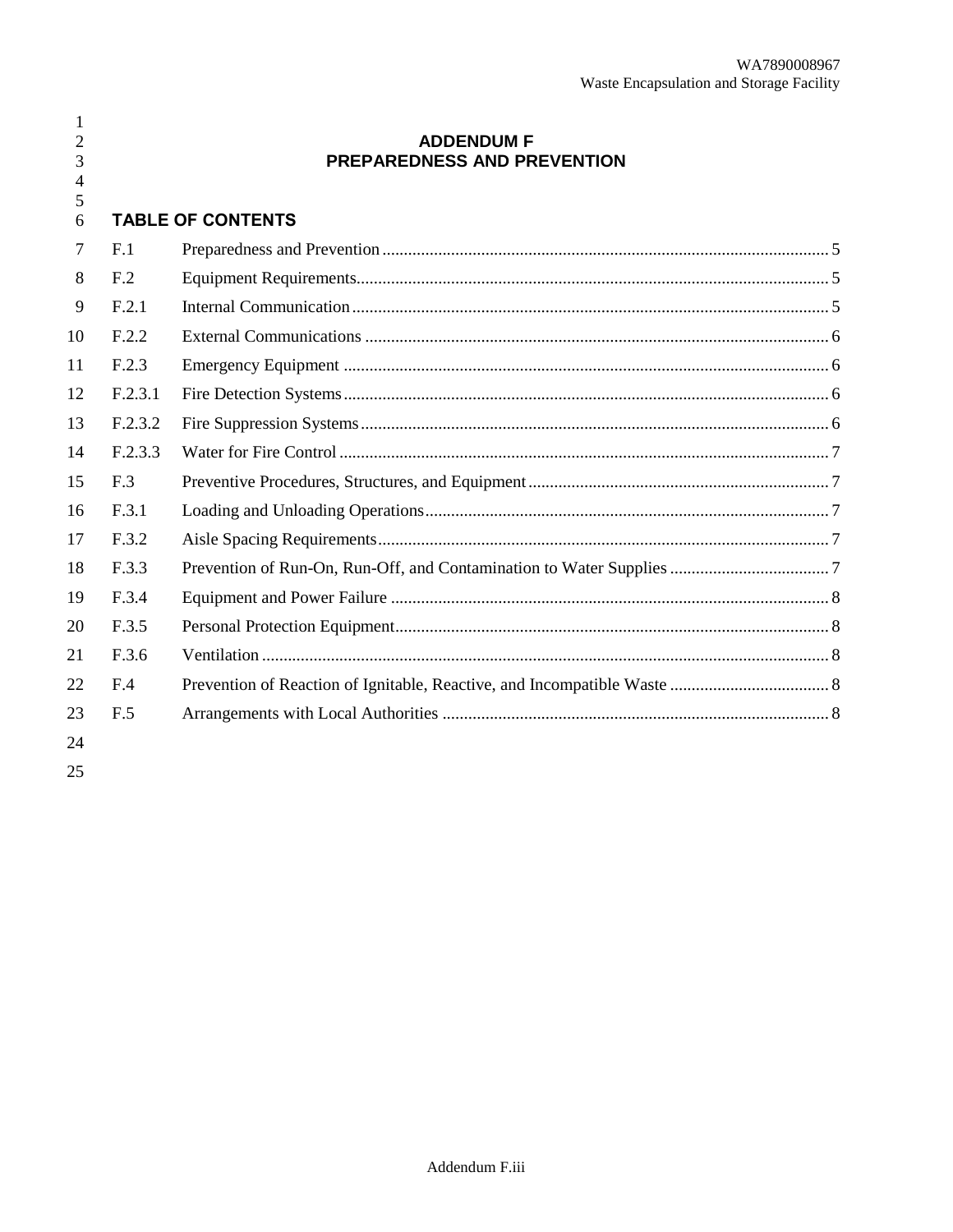This page intentionally left blank.

3 5

1 2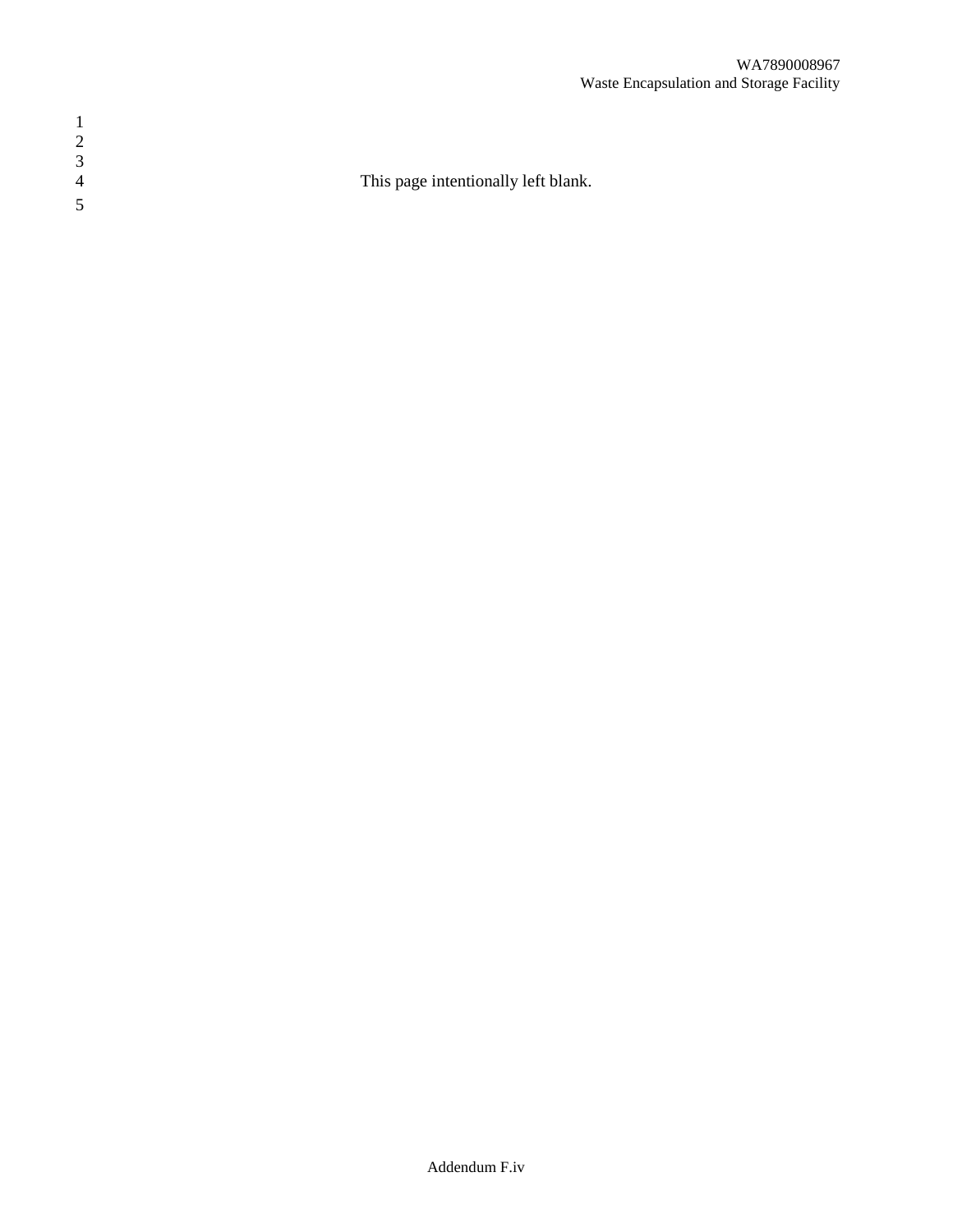### <span id="page-6-0"></span>**F.1 Preparedness and Prevention**

- This addendum addresses preparedness and prevention measures at the Waste Encapsulation and Storage
- Facility (WESF) Operating Unit Group (OUG) and demonstrates compliance with requirements set forth
- in Washington Administrative Code (WAC) 173-303-340, Dangerous Waste Regulations, *Preparedness*
- *and prevention* and WAC 173-303-806(4)(a)(viii), *Final facility permits*.
- WESF is located in the western portion of the 200 East Area of the Hanford Facility, with the main 225-B
- Building adjoining B Plant on the west end. The 225-B Building houses the WESF Dangerous Waste
- Management Units (DWMUs), three of which are operating: Hot Cell G, Pool Cells, and Truckport.
- WESF operations provide for continued safe storage, maintenance, and transfer operations for 1,936
- capsules containing cesium and strontium radioactive mixed waste. The double-encapsulated cesium and
- strontium salts are stored underwater in various pool cells. WESF operations are designed to protect
- human health and the environment (HHE) from the encapsulated mixed waste.
- For further details on WESF DWMUs and storage, maintenance, transfer operations, and design
- information, refer to WESF Addendum C, "Process Information."

### <span id="page-6-1"></span>**F.2 Equipment Requirements**

- WESF is designed, constructed, maintained, and operated to minimize the possibility of fire, explosion, or
- any other unplanned natural phenomenon or manmade incident that could cause unintentional release of
- dangerous waste or dangerous waste constituents to the air, soil, surface water, or groundwater, which
- could threaten HHE. The following subsections describe preparedness and prevention measures to be
- taken at WESF, which help avoid or mitigate such situations.
- The following communications equipment and fire suppression systems and equipment are available for
- use at WESF in accordance with the requirements of WAC 173-303-340(1). All communications, alarms
- and notifications, and fire protection equipment and detection systems are tested and maintained to assure
- proper operation in time of emergency [WAC 173-303-340(1)(d)].

### <span id="page-6-2"></span>**F.2.1 Internal Communication**

- WESF is equipped with internal communications devices used to provide immediate emergency
- instruction to on-site personnel. Communications devices described in this section meet the internal 28 communications requirements of WAC 173-303-340(1)(a), (1)(b), and (2)(a).
- On-site internal communication systems consist of alarms and notification systems, telephones, hand-held
- two-way radios, and a public address system interfaced for voice paging throughout the facility
- [WAC 173-303-340(1)(a)].
- The following audible alarm systems are available to provide warnings to WESF personnel:
- 33 A fire detection system with audible alarms is located throughout the 225-B Building providing personnel notification to evacuate. For further details on fire detection systems refer to Section F.2.3.1.
- Manual fire alarm pull boxes are located throughout WESF. Activation of manual fire alarm pull boxes trigger an audible fire alarm.
- 38 Manually actuated take cover alarms are located in the Operations Base (225-B Building) as well as the Incident Command Post (MO232). Such alarms provide personnel notification to take cover and are audible throughout WESF.
- 41 Manually actuated evacuate alarms are located in the Operations Base (225-B Building) as well as the Incident Command Post (MO232). Such alarms provide personnel notification to evacuate and are audible throughout WESF.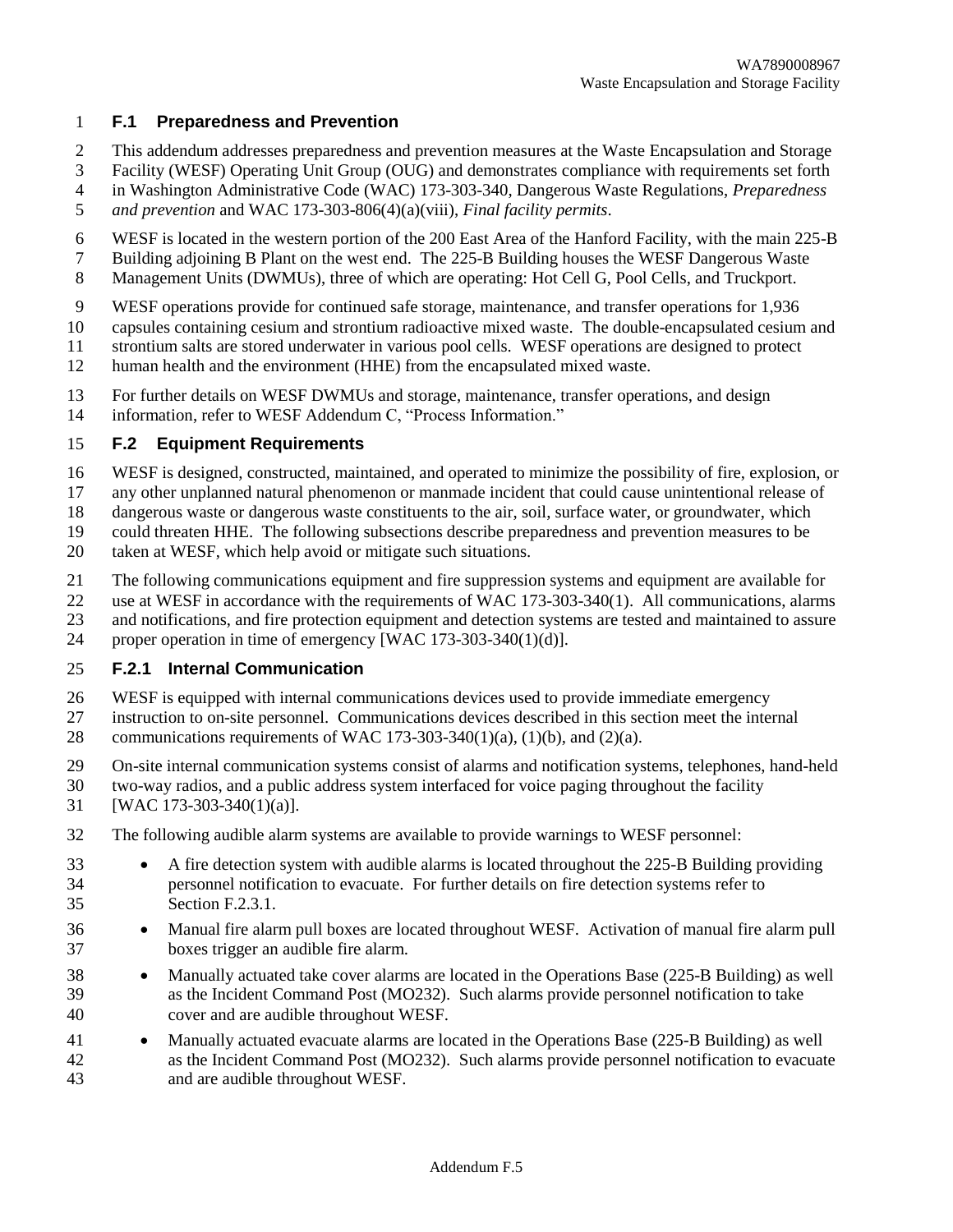- Whenever mixed waste (capsule) handling operations occur at WESF, all personnel involved are required
- to have immediate access to an emergency communication device (e.g., a hand-held two-way radio or
- telephone) capable of directing emergency communications with another employee
- [WAC 173-303-340(2)(a)].

### <span id="page-7-0"></span>**F.2.2 External Communications**

- As required by WAC 173-303-340(1)(b), the communications equipment described in Section F.2.1 must have the capability for contacting the Hanford Patrol Operations Center and Hanford Fire Department to
- request the assistance of local emergency response organizations.
- When activated, the fire detection system and manual fire alarm pull boxes will automatically transmit a fire alarm signal to the 200 Area Central Fire Station.
- In the instance that just one employee is at WESF during operations, the individual is required to have
- immediate access to a hand-held two-way radio capable of summoning external emergency assistance 13 [WAC 173-303-340(2)(b)].
- The Hanford Patrol Operations Center Point Of Contact can be contacted for 24-hour emergency
- communications and for information relays by landline telephone or two-way radio.
- State and local response organizations are contacted through the Hanford Patrol Operations Center by
- dialing emergency number 911 from site telephones or 509-373-0911 from cellular phones; for
- nonemergencies, dial the main contact number for the Hanford Patrol Operations Center at 509-373-3800.
- On-site responders are notified and/or dispatched through the Hanford Patrol Operations Center.

### <span id="page-7-1"></span>**F.2.3 Emergency Equipment**

- Portable fire extinguishers and fire control equipment are available for use throughout WESF
- 22 [WAC 173-303-340(1)(c)]. For a list of emergency equipment, refer to WESF Addendum J,
- "Contingency Plan." For inspections on emergency equipment, refer to WESF Addendum I, "Inspection
- Plan." WESF operations personnel are trained in the use of such emergency equipment. For details on
- personnel emergency training requirements, refer to WESF Addendum G, "Personnel Training."

### <span id="page-7-2"></span>**F.2.3.1Fire Detection Systems**

- Two kinds of fire detectors are used either alone or in combination in the 225-B Building: ionization type
- elements responsive to products of combustion and fixed temperature, rate compensated elements.
- Electrical signals from the fire detectors are transmitted to a central fire alarm panel located in the main
- entrance corridor. The central panel will initiate an audible alarm system throughout the building. The
- alarm system can also be activated by flow alarm switches installed in the sprinkler system piping. The
- fire alarm signals are transmitted to the 200 Area Central Fire Station. The fire detection and alarm
- system is capable of electronically monitoring its own operation and providing trouble signals for loss of
- electrical power, open circuits, or other problems that could affect the operation of the system. The
- system provides battery power for approximately 60 hours of operation upon loss of electrical power.
- After 60 hours, a fire watch will be implemented.

# <span id="page-7-3"></span>**F.2.3.2Fire Suppression Systems**

- Numerous areas of the 225-B Building are protected with a wet pipe automatic sprinkler system that alarms when activated through the fire alarm panel to the Hanford Fire Department. These areas include:
- 40 Support area.
- **•** Heating, ventilation, and air conditioning room.
- 42 Operating gallery.
- 43 Service gallery.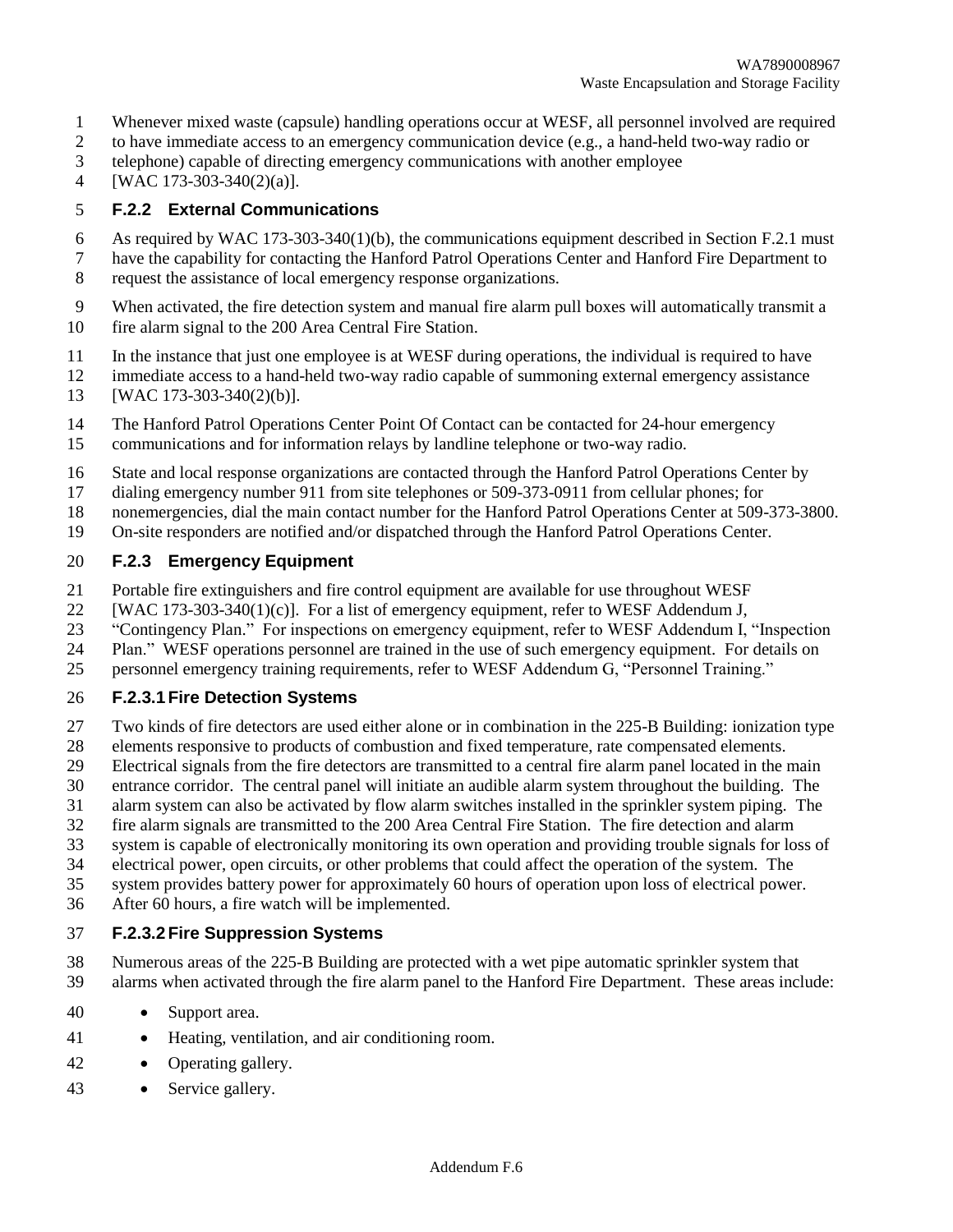- 1 Manipulator shops.
- 2 Aqueous Makeup Unit area.
- 3 Truckport.

The Hot Cell G and Pool Cells DWMUs are not equipped with an automatic sprinkler system. However,

fire hazards are minimized in both areas by limiting combustible materials. Also, portable fire

extinguishers are located throughout the building as well.

### <span id="page-8-0"></span>**F.2.3.3Water for Fire Control**

The raw water system provides water at adequate volume and pressure to supply WESF fire needs

[WAC 173-303-340(1)(d)]. In the event of loss of raw water pressure to WESF, a fire watch will be

implemented. Alternative water source equipment from the Hanford Fire Department may be deployed

for fire control. An underground fire water line also supplies water to the local fire hydrant.

### <span id="page-8-1"></span>**F.3 Preventive Procedures, Structures, and Equipment**

The following sections describe preventive procedures, structures, and equipment.

### <span id="page-8-2"></span>**F.3.1 Loading and Unloading Operations**

WESF stores 1,936 double-walled capsules containing cesium chloride and strontium fluoride salts.

- WESF does not receive waste from another on-site or off-site facility; therefore, unloading operations are not applicable.
- To minimize potential for accidental release of mixed waste during loading activities for capsule transfer operations, the following preventive measures are observed by WESF personnel:
- Capsules, canisters, and casks are handled by equipment appropriate for loading and movement operations.
- 22 Management approval must be obtained prior to conducting capsule transport operations.
- Pathways for loading operations must remain clear of obstructions.
- Transport vehicles are positioned in a manner that provides an unobstructed workspace to load casks.

## <span id="page-8-3"></span>**F.3.2 Aisle Spacing Requirements**

During storage in the Pool Cells DWMU, the capsules are underwater in a designated pool cell storage

rack location. A capsule(s) may be transferred to Hot Cell G for temporary storage as deemed necessary.

- During capsule transfer operations, capsules are transferred to Hot Cell G for packaging. The capsules
- will then be moved to the Truckport DWMU for placement in a Cask Storage System. While in the
- Truckport, only one vertical concrete cask will be accommodated. See WESF Addendum C and
- Appendix C-A for further details on WESF operations and configuration. Aisle spacing requirements in
- WAC 173-303-630(5)(c), *Use and management of containers*, are not needed for WESF storage,
- maintenance, and transfer operations. However, the mixed waste capsules are stored in a manner that

allows for unobstructed movement of personnel and emergency equipment to any area of the operating

facility in the event of an emergency.

## <span id="page-8-4"></span>**F.3.3 Prevention of Run-On, Run-Off, and Contamination to Water Supplies**

- Mixed waste capsules are stored underwater in pool cells within the 225-B Building and pool cell water
- levels are controlled as described in WESF Addendum C. Run-on is not considered a relevant factor in
- evaluating the protectiveness of waste storage activities in the Pool Cells DWMU. However, normal
- building design and construction practices at WESF, as described in Addendum C, address precipitation
- control. The WESF roof, walls, and foundation prevent precipitation run-on from entering the pool cells,
- hot cell, and truckport area. In addition, only the Truckport DWMU is equipped with a sprinkler system.